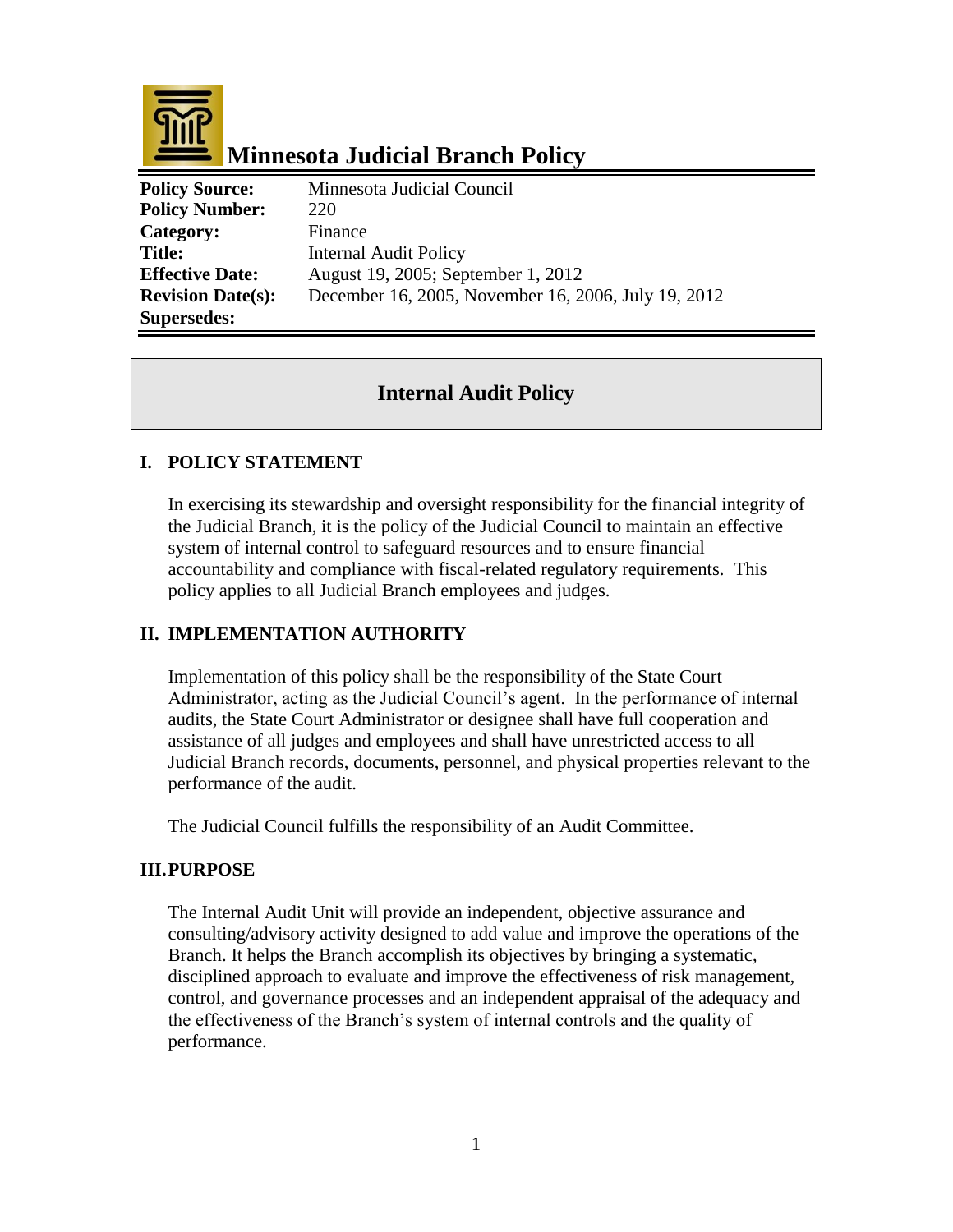#### **IV.ORGANIZATION**

The Internal Audit Unit will report to the Judicial Council and the Deputy State Court Administrator.

- A. The Judicial Council is responsible for:
	- 1) Approving the internal audit activity's overall policy.
	- 2) Approving the internal audit risk assessment and related audit plan.
	- 3) Receiving communications from the Audit Manager on the results of the internal audit activities or other matters that the Audit Manager determines are necessary, including private meetings with the Audit Manager without management present.
	- 4) Making appropriate inquiries of management and the Audit Manager to determine whether there is audit scope or budgetary limitations that impede the ability of the internal audit activity to execute its responsibilities.
- B. The Chief Justice, Vice Chair of Judicial Council, and Chair of HR EOD Committee are responsible for:
	- 1) Approving all final decisions regarding the performance evaluation, appointment, or removal of the Audit Manager.
	- 2) Approving the annual compensation and salary adjustment of the Audit Manager.
- C. The Deputy State Court Administrator is responsible for:
	- 1) Budgeting and management accounting.
	- 2) Human resource administration, including personnel evaluations, compensation, appointment and removal of the Audit Manager.
	- 3) Internal communications, information flows and day to day operations of the internal audit activity.
	- 4) Administration of the internal audit activity's policies and procedures.

#### **V. AUTHORITY**

- A. The Internal Audit Manager and staff of the Internal Audit Unit are authorized to:
	- 1) Have unrestricted access to all Judicial Branch financial and administrative records, documents, personnel, and physical properties as they relate to the performance of an audit.
	- 2) Allocate departmental resources, set frequencies, select subjects, determine scope of work, and apply the techniques required to accomplish audit objectives.
	- 3) Obtain the necessary assistance of personnel in units of the Branch where they perform audits, as well as other specialized services.
- B. The Internal Audit Manager and staff of the Internal Audit Unit are authorized to perform activities in accordance with, but not limited to, the following:
	- 1) Routine internal, operational, assurance, internal control and compliance audits. These engagements consist of examinations designed to inform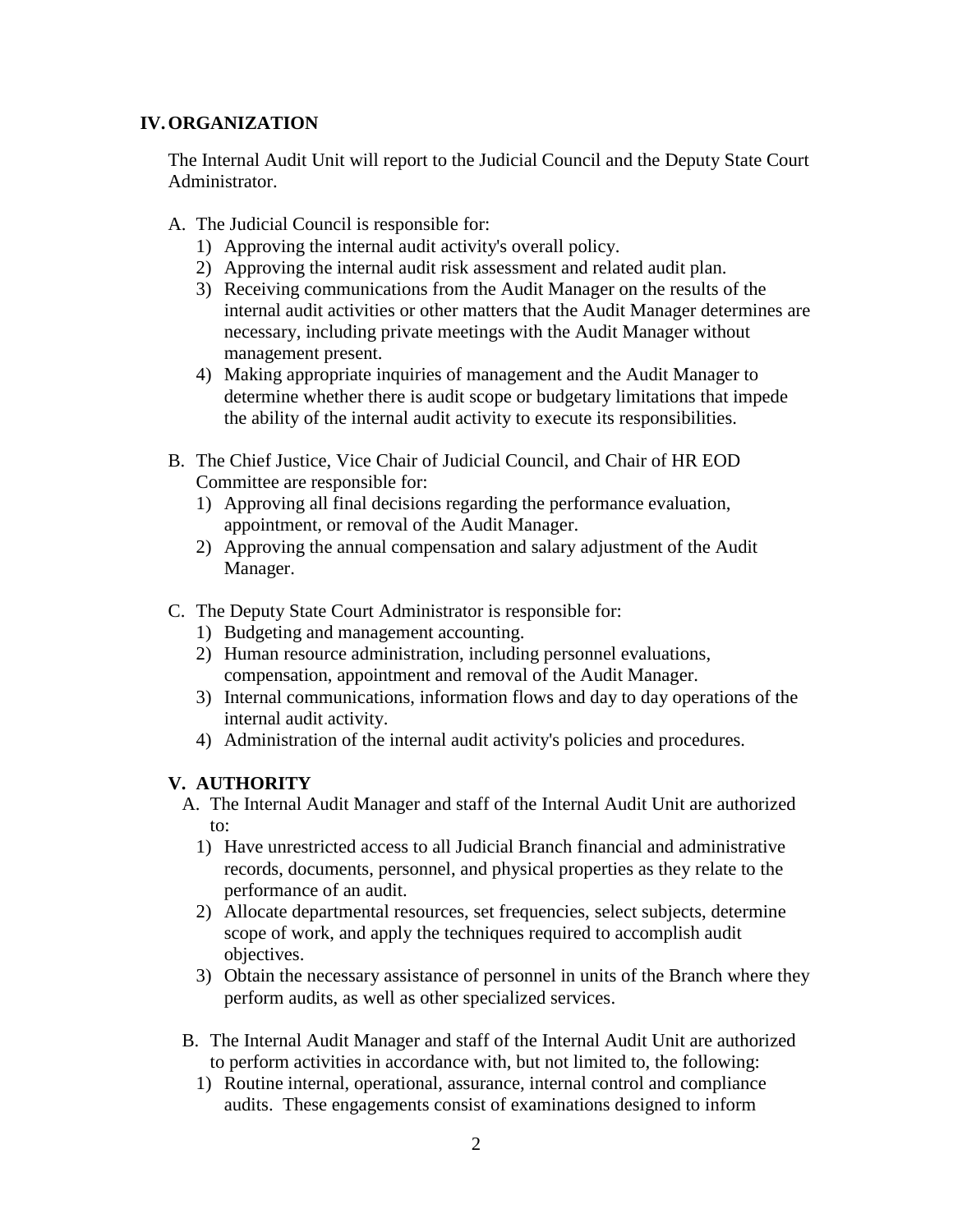interested stakeholders about the reliability and accuracy of information, compliance with Judicial Council policies, laws, and regulations, reliability of information, economy and efficiency of operations, effectiveness in meeting goals and objectives, design and effectiveness of information technology security controls, or safeguarding of assets.

- 2) Investigations of theft or fraudulent activity. These services are intended to ensure that evidence of fraud or dishonest acts are investigated professionally and promptly. Internal Auditing shall look to legal counsel for leadership on any issues that may involve criminal action or reveal potential legal exposures.
- 3) Consulting engagements related to internal auditing or internal control and professional advice. These services shall promote an understanding and implementation of state laws and rules, federal laws and regulations, Judicial Council policies and procedures, professional accounting and auditing standards, and best practices in management and organizational development.
- 4) Training services related to internal controls or internal auditing may be offered through broadly relaying or publicizing information on selected topics offering training workshops, on-site or via technology such as webinars.

### **VI.RESPONSIBILITIES**

The scope of internal auditing encompasses, but is not limited to, the examination and evaluation of the adequacy and effectiveness of the organization's governance, risk management, policies and procedures and internal process as well as the quality of performance in carrying out assigned responsibilities to achieve the organization's stated goals and objectives. This includes:

- 1) Developing and implementing a flexible annual audit plan using an appropriate risk-based methodology, including any risks or control concerns identified by Judicial District Administrators and Directors (JAD) and Judicial Council.
- 2) Evaluating the systems established to ensure compliance with those policies, plans, procedures, laws, and regulations which could have a significant impact on the Branch.
- 3) Evaluating the means of safeguarding assets and, as appropriate, verifying the existence of such assets.
- 4) Evaluating the effectiveness and efficiency with which resources are employed.
- 5) Evaluating operations or programs to ascertain whether results are consistent with established objectives and goals and whether the operations or programs are being carried out as planned.
- 6) Monitoring and evaluating governance and risk management processes.
- 7) Performing consulting and advisory services related to governance, risk management and control as appropriate for the organization.
- 8) Reporting periodically on the internal audit activity's purpose, authority, responsibility, and performance relative to its plan.